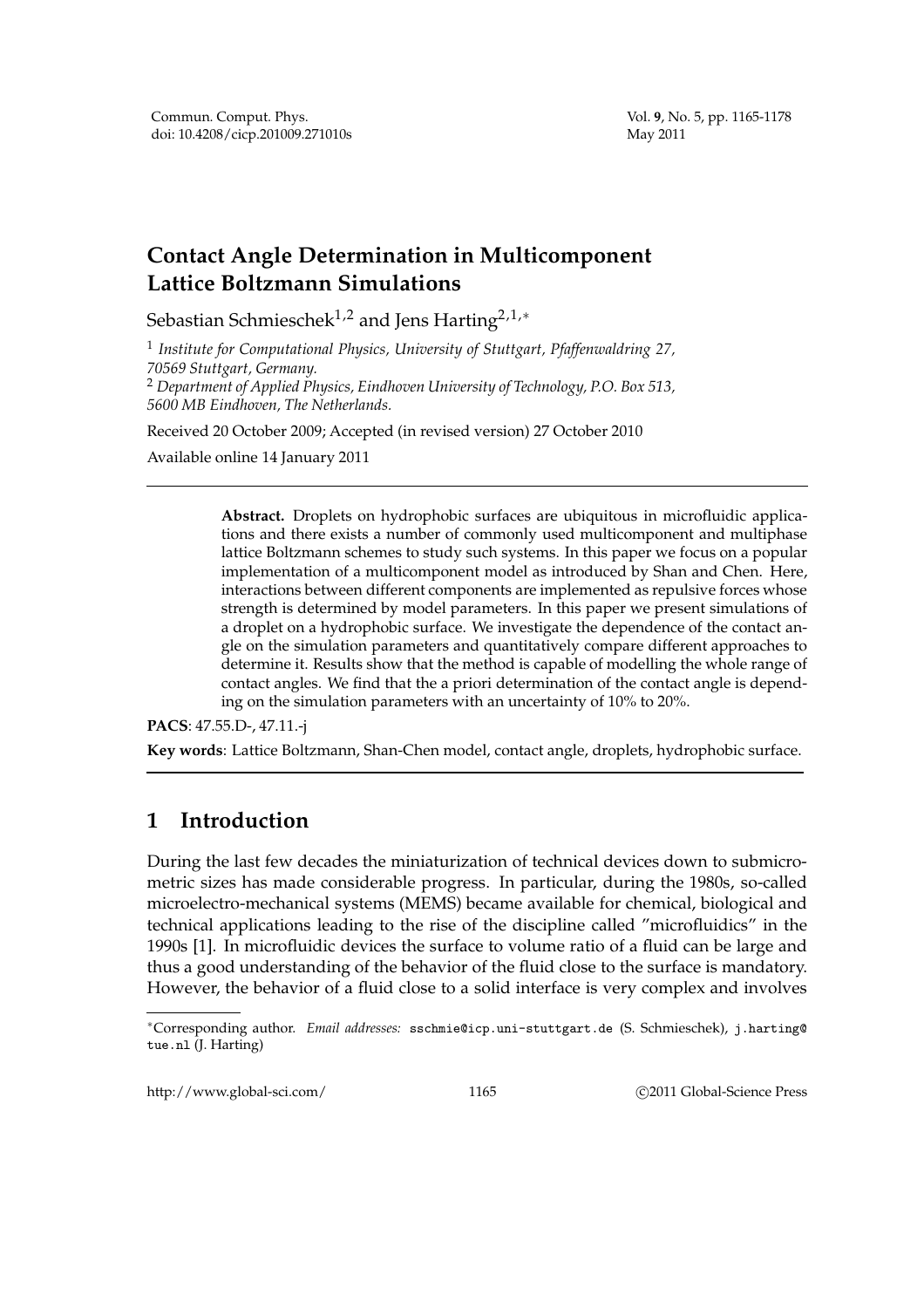

Figure 1: Definition of the contact angle as given by Young's equation.

the interplay of many physical and chemical properties. These include the wettability of the solid, the shear rate or flow velocity, the bulk pressure, the surface charge, the surface roughness, as well as impurities and dissolved gas.

A common concept to quantify the wettability of a surface is the so called contact angle. The contact angle is the angle at which the interface between a liquid and a gas or vapor meets a solid surface. If the contact angle is larger than 90°, the surface is called non-wettable (hydrophobic if the liquid is water) and if the angle is smaller than 90°, it is said to be wettable (hydrophilic). Superhydrophobic surfaces are surfaces with contact angles larger than 150◦ . Here, almost no contact between droplet and surfaces can be observed and the effect is often referred to as "Lotus effect". Regardless of the amount of wetting, the shape of the drop can be approximated by a truncated sphere.

For a droplet on an idealised smooth surface, the contact angle  $\theta$  can be computed using the surface tensions between liquid and gas *γ*<sub>LG</sub>, liquid and surface *γ*<sub>LS</sub> and surface and gas  $γ_{SG}$  as given by Young's equation [2] (see Fig. 1),

$$
\cos \theta = \frac{\gamma_{SG} - \gamma_{SL}}{\gamma_{LG}}.\tag{1.1}
$$

The model of Young was extended by Wenzel [3] as well as Cassie and Baxter [4] in order to take the influence of surface roughness into account. While Wenzel describes a state where the surface is completely covered by the liquid, Cassie and Baxter describe a state where gas bubbles are enclosed between the liquid and the rough surface. Both states have been observed experimentally and in simulations [5, 6]. The transition between the Wenzel and the Cassie-Baxter state leads to the phenomenon of contact angle hysteresis as observed for droplets on a tilted surface where one has to distinguish between the advancing and the receding contact angle [7–9]. In particular the state proposed by Cassie and Baxter is of technological interest since it can be used to significantly increase the contact angle in order to generate superhydrophobic surfaces with *θ*>150◦ [10–12]. Such surfaces can be utilized to increase the flow velocity and thus the mass flux in microchannels [13, 14].

While both molecular dynamics and lattice Boltzmann methods (LBM) have been employed to simulate systems with wetting properties, only LBM allow to reach experimentally relevant time- and length scales. Therefore, the method has become very popular to simulate typical problems occurring in microfluidics. A particular advantage of the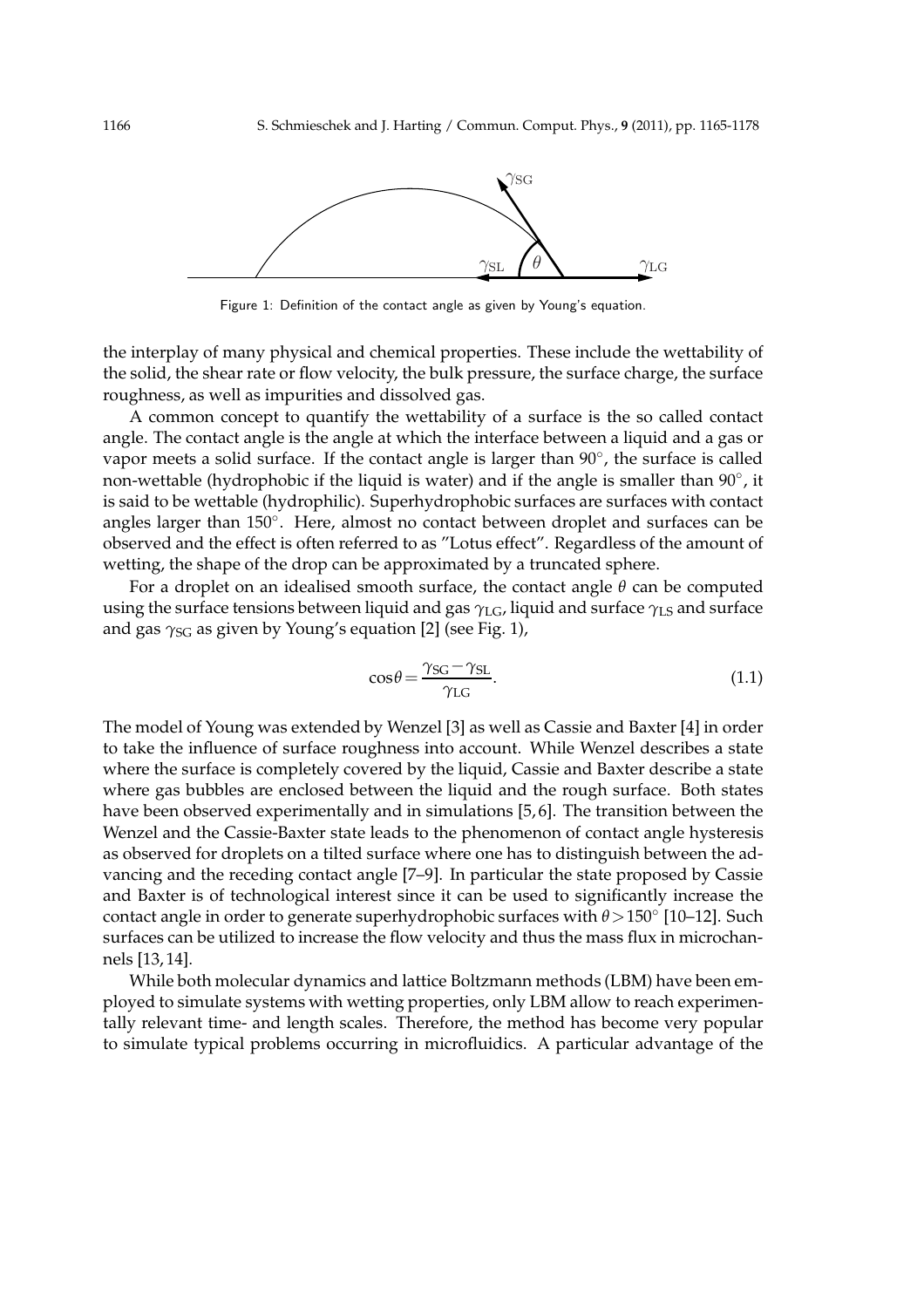lattice Boltzmann approach is the availability of established multiphase or multicomponent methods [15–19] and a straight forward implementation of complex boundary conditions. This allows the simulation of multiphase or multicomponent fluid flow along interacting surfaces [14, 20–22]. While the free energy based multiphase model introduced by Swift et al. [17] allows to set the contact angle directly, this possibility does not exist for the model introduced by Shan and Chen. Here, the surface tension and thus the contact angle only appear indirectly by tuning the interaction between different fluid species and the surface [15, 16]. Therefore, a proper determination of the contact angle is of fundamental importance for reliable comparisons between simulation results and those obtained from theory and experiment. For the single component multiphase Shan-Chen model, Benzi et al. proposed an analytical ansatz to compute the contact angle [23]. However, in this paper we focus on the multicomponent model [15] and restrict ourselves to single phase components only. For such a model, Huang et al. [24] recently proposed an estimate determining the contact angle. However, a full analytical solution of the problem is still missing. Therefore, we compare and discuss different methods to quantify  $\theta$  in dependence on the parameters of the simulation model, namely the geometrical measurement, the approach of Huang et al., as well as utilizing measurements of the surface tension to solve Young's equation.

# **2 Simulation method**

A set of equations can be used to represent a standard lattice Boltzmann system involving multiple species [25]

$$
n_k^{\alpha}(\mathbf{x}+\mathbf{c}_k,t+1) - n_k^{\alpha}(\mathbf{x},t) = \Omega_k^{\alpha},
$$
\n(2.1)

with  $k = 0, 1, \dots, b$ . The single-particle velocity distribution function  $n_k^{\alpha}(\mathbf{x}, t)$  indicates the density of species *α*, having velocity **c***<sup>k</sup>* , at site **x** on a D-dimensional lattice of coordination number *b*, at timestep *t*. The collision operator

$$
\Omega_k^{\alpha} = -\frac{1}{\tau^{\alpha}} \left( n_k^{\alpha}(\mathbf{x}, t) - n_k^{\alpha, \text{req}}(\mathbf{x}, t) \right), \tag{2.2}
$$

represents the change in the single-particle distribution function due to the collisions. A popular form is the single relaxation time *τα*, linear "BGK" form [26] for the collision operator. It can be shown for low Mach numbers that the LB equations correspond to a solution of the Navier-Stokes equation for isothermal, quasi-incompressible fluid flow. The lattice Boltzmann method is an excellent candidate to exploit the possibilities of parallel computers, as the computations at a lattice site require only information about quantities at nearest neighbour lattice sites [27, 28]. The local equilibrium distribution *n α*,*eq k* plays a fundamental role in the dynamics of the system as shown by Eq. (2.1). In this study, we use a purely kinetic approach, for which  $n_k^{\alpha,eq}$  $\int_{k}^{\alpha,eq}$  (**x**,*t*) is derived by imposing certain restrictions on the microscopic processes, such as explicit mass and global momentum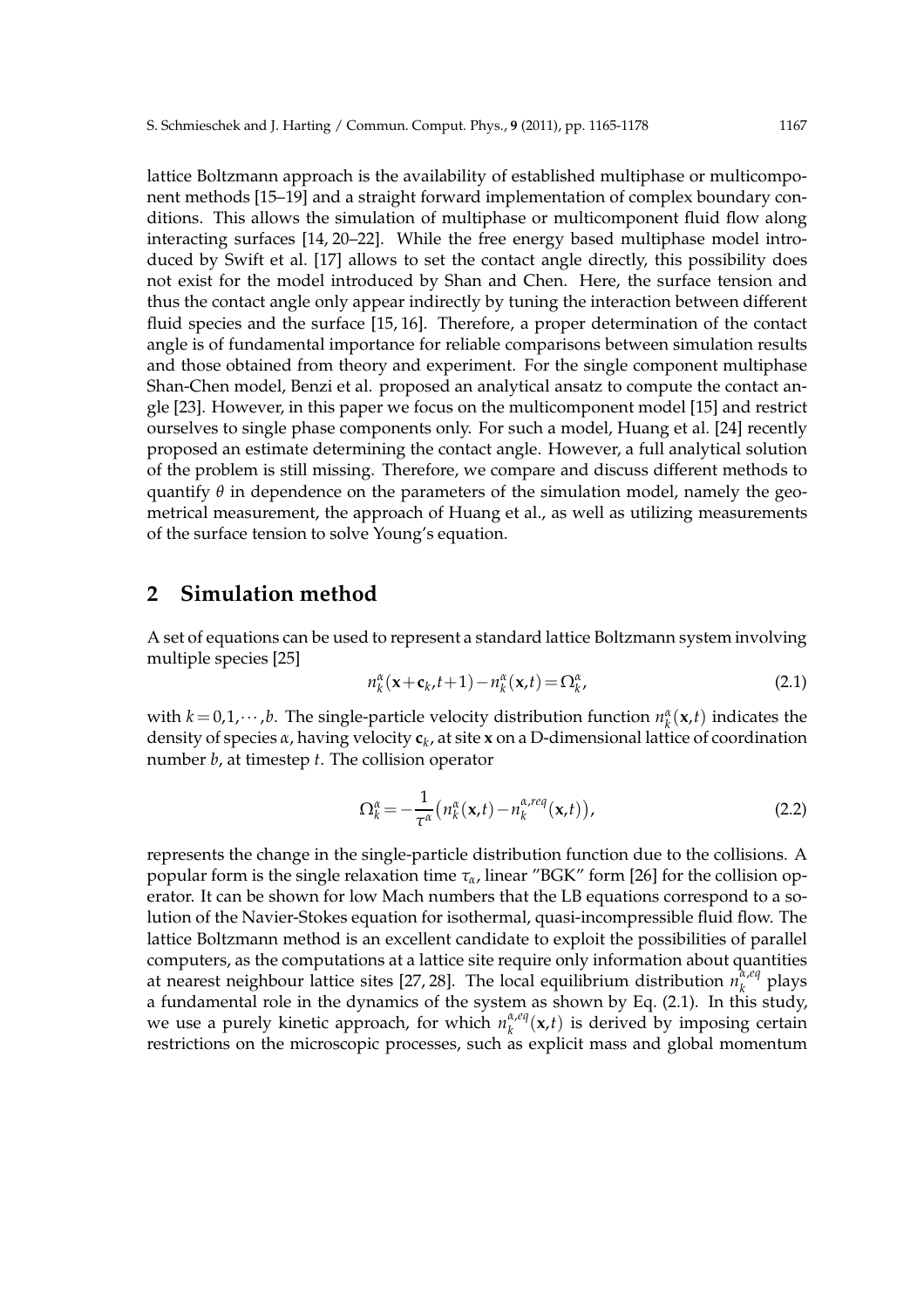conservation [29]

$$
n_k^{\alpha,eq} = \zeta_k \rho^{\alpha} \left[ 1 + \frac{\mathbf{c}_k \mathbf{u}}{c_s^2} + \frac{(\mathbf{c}_k \mathbf{u})^2}{2c_s^4} - \frac{u^2}{2c_s^2} + \frac{(\mathbf{c}_k \mathbf{u})^3}{6c_s^6} - \frac{u^2(\mathbf{c}_k \mathbf{u})}{2c_s^4} \right],
$$
(2.3)

where  $\rho^{\alpha}(\mathbf{x},t) \equiv \sum_{k} \eta^{\alpha}_{k}(\mathbf{x},t)$  is the fluid density and  $\mathbf{u} = \mathbf{u}(\mathbf{x},t)$  is the macroscopic bulk velocity of the fluid, given by  $\rho^{\alpha}(x,t)u^{\alpha} \equiv \sum_{k} n^{\alpha}_{k}(x,t)c_{k}$ .  $\zeta_{k}$  are the coefficients resulting from the velocity space discretization and *c<sup>s</sup>* is the speed of sound, both of which are determined by the choice of the lattice. We use a D3Q19 implementation, i.e., a three dimensional lattice with 19 discrete velocities. Immiscibility of species *α* is introduced in the model following Shan and Chen [15, 16], where only nearest neighbour interactions among the species are considered. These interactions are described by a self-consistently generated mean field body force

$$
\mathbf{F}^{\alpha}(\mathbf{x},t) \equiv -\psi^{\alpha}(\mathbf{x},t) \sum_{\tilde{\mathbf{H}}} g_{\alpha\tilde{\alpha}} \sum_{\mathbf{x}'} \psi^{\tilde{\alpha}}(\mathbf{x}',t) (\mathbf{x}'-\mathbf{x}), \tag{2.4}
$$

where  $\psi^{\alpha}(\mathbf{x},t)$  is the so-called effective mass, which can have a general form for modeling various types of fluids (we use  $\psi^{\alpha} = (1 - e^{-\rho^{\alpha}})$  [15]), and  $g_{\alpha\bar{\alpha}}$  is a force coupling constant whose magnitude controls the strength of the interaction between components *α*, *α* and is set positive to mimic repulsion. The symbol  $x' = x + c_k$  denotes the position of a nearest neighbour. The dynamical effect of the force is realized in the BGK collision operator by adding the increment

$$
\delta \mathbf{u}^{\alpha} = \frac{\tau^{\alpha} \mathbf{F}^{\alpha}}{\rho^{\alpha}}
$$
 (2.5)

to the velocity **u** in the equilibrium distribution (Eq. (2.3)). This naturally opens the way to introduce similar interactions between each fluid species and the channel walls, where the strength of the interaction is determined by the fluid densities, free coupling constants, and a wall interaction parameter.

For the interaction of the fluid components with the channel walls we apply midgrid bounce back boundary conditions [30] and assign interaction properties to the wall which are similar to those of an additional fluid species, i.e., we specify constant values for the force coupling constant  $g_{\bar{\alpha}a} = g_{wall,ff}$  and the density  $\eta^{\bar{a}} = \eta_{wall}$  for the rest vector  $(c_k = 0, k = 0)$  at wall boundary nodes of the lattice. This results in a purely local force as given in Eq. (2.4) between the flow and the boundaries. Even though one could argue that a single parameter to tune the fluid-wall interaction would be sufficient, we keep our approach as close as possible to the original idea of Shan and Chen in order to benefit from the experience obtained from other works using the original model. Furthermore, the additional parameter allows more flexibility to tune the interactions in a system more complex than considered here. The fluid-wall interaction can be linked to a contact angle between fluid droplets and solid walls as it is often used to quantitatively describe hydrophobic interactions [31].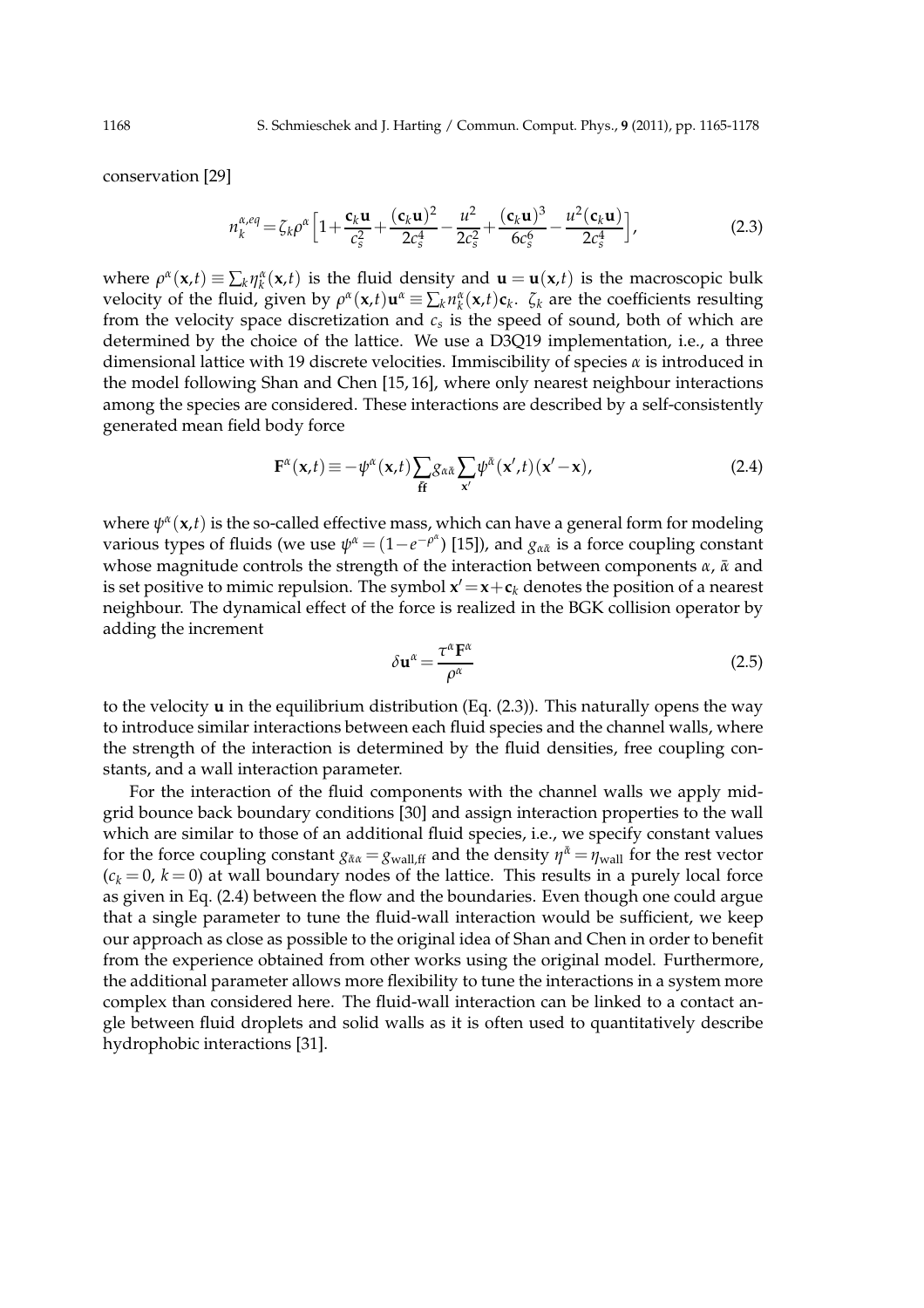In the model used, the interface between domains of different fluid species has a finite width. In order to define a position of an interface we introduce the order parameter  $\phi = \rho^{\alpha} - \rho^{\bar{\alpha}}$ , which is zero at the interface.

We perform simulations of a droplet at an interacting surface in order to investigate the influence of the droplet size, the pseudo wall density (wettability)  $\eta_{\text{wall}}$ , and the coupling constant *gαα*¯ on the resulting contact angle. The system is initialised with a spherical  $\mathop{\mathsf{cap}}$  of component  $A$  and density  $\rho^A\!=\!0.7$  at a smooth surface. The drop is surrounded by a fluid of component *B* and density  $\rho^B\!=\!0.7.$ 

This choice of densities is made without loss of generality. In the scope of this work only one coupling parameter  $g_{\bar{\alpha}\alpha}$  is used. Introduction of a density contrast at initialisation therefore mainly results in a shift in droplet size and mean density. The equilibrium density contrast, however, is fixed by the Laplace law. To quantitatively describe a droplet of fluid in a gaseous medium, typically a contrast in dynamic viscosities of the order of  $10<sup>3</sup>$  needs to be modelled. This is well beyond the limit of numerical stability of the model employed. Despite this fact, as shown below, the phenomenological nature of the Shan-Chen force allows the qualitative modelling of the whole contact angle range.

At the surface mid-grid bounce back boundary conditions as well as a repulsive force with pseudo wall density  $η<sub>wall</sub>$  are applied.

# **3 Geometrical determination of the contact angle**

Assuming a droplet has the shape of a spherical segment, the contact angle

$$
\theta = \pi - \arctan\left[\frac{b/2}{r - h}\right] \tag{3.1}
$$

can be obtained by measuring the base *b*, the height *h* and the radius *r* of the droplet (see Fig. 2). The geometrical measurement is used as a reference to compare to the approaches of contact angle determination further below. Base and height can be determined by



Figure 2: Geometrical measurement of the contact angle. The contact angle can be determined by measuring the diameter of the base  $b$  and the height  $h$ . The radius of the droplet is given by  $r\!=\!(4h^2\!+\!b^2)/8h$ .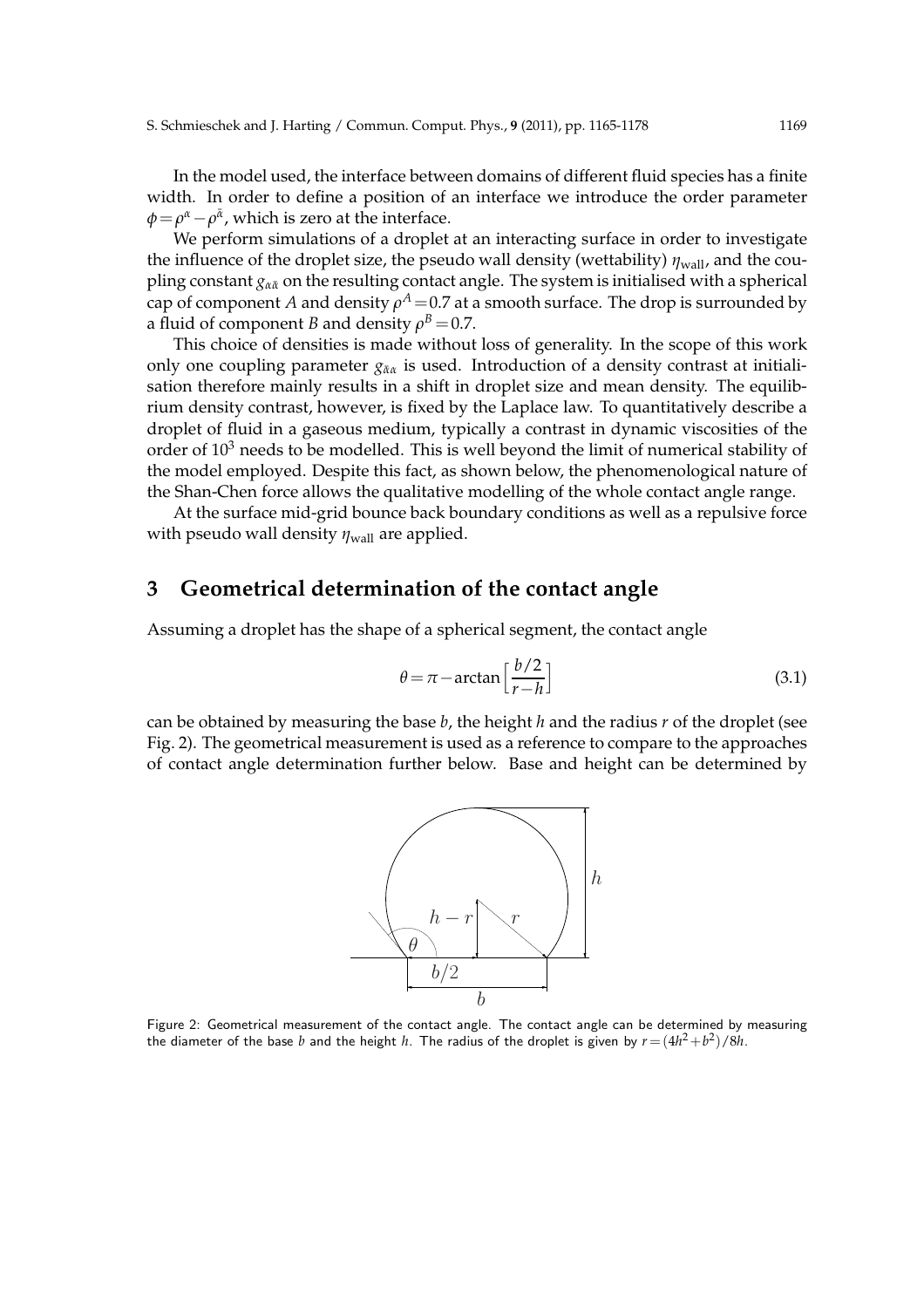measuring the position where the order parameter has a value of zero. The radius is then given by  $r = (4h^2 + b^2)/8h$ . Due to the fluid-wall interaction there exists an interface layer in the vicinity of the wall. Determining the base by measurement of sign change of the order parameter immediately above the wall is therefore introducing an error. To avoid this, the droplet radius is calculated from the base and height relative to a reference point sufficiently far from the interface layer. For the simulation results discussed here a height-offset of 5 lattice units proved to be sufficient. The correct base length above the wall can then be calculated from the so-determined radius and the actual height.

# **4 Dependence of the contact angle on model parameters**

The size of the simulated system has a strong influence on the precision of the results. For example, due to discretization effects, a droplet cannot be approximated by a sphere if the lattice resolution is too low. Further, calculations that take the curvature of the drop into account, also require a well resolved surface of the droplet. We checked the dependence of the contact angle on the system size for  $32^3$ ,  $64^3$ ,  $128^3$ , and  $256^3$  lattices and initial droplet volumes of 17 $^3$ , 35 $^3$ , 70 $^3$ , and 141 $^3$ . An example system setup is shown in Fig. 3. The left side of Fig. 4 depicts the measured contact angle in a system of two immiscible components of equal density  $\rho$ =0.7 and kinematic viscosity  $v=(2\tau-1)/6=1/6$ , for  $g_{\alpha\bar{\alpha}} = 0.16$ , and  $\eta_{\text{wall}} = 0.1, 0.2, 0.3$ . It can be seen that the contact angle increases with increasing absolute value of *η*wall and that even for the largest system size the contact angle is not fully converged. The convergence depends on the wettability parameter  $η<sub>wall</sub>$ : the stronger the repulsion between fluid and surface, the larger the system has to be. However, considering the doubling of initial droplet volume from  $\approx 70^3$  l.u.<sup>3</sup> to  $\approx 141^3$  $l.u.^3$  the relative change in the contact angle measured is as low as approximately  $0.21\%$ 



Figure 3: Visualisation of simulation data. The black box indicates the simulated volume. Only the liquid component of the droplet and the wall component are rendered. Apart from the solid boundary at the bottom periodic boundaries were employed. Here the system size is  $256^3$  lattice sites, corresponding to an initial droplet volume of  $141^3$  lattice sites. The wetting parameters are  $\eta_{\mathrm{wall}}\!=\!0.3$  and  $g_{\alpha {\bar{\alpha}}}\!=\!0.16.$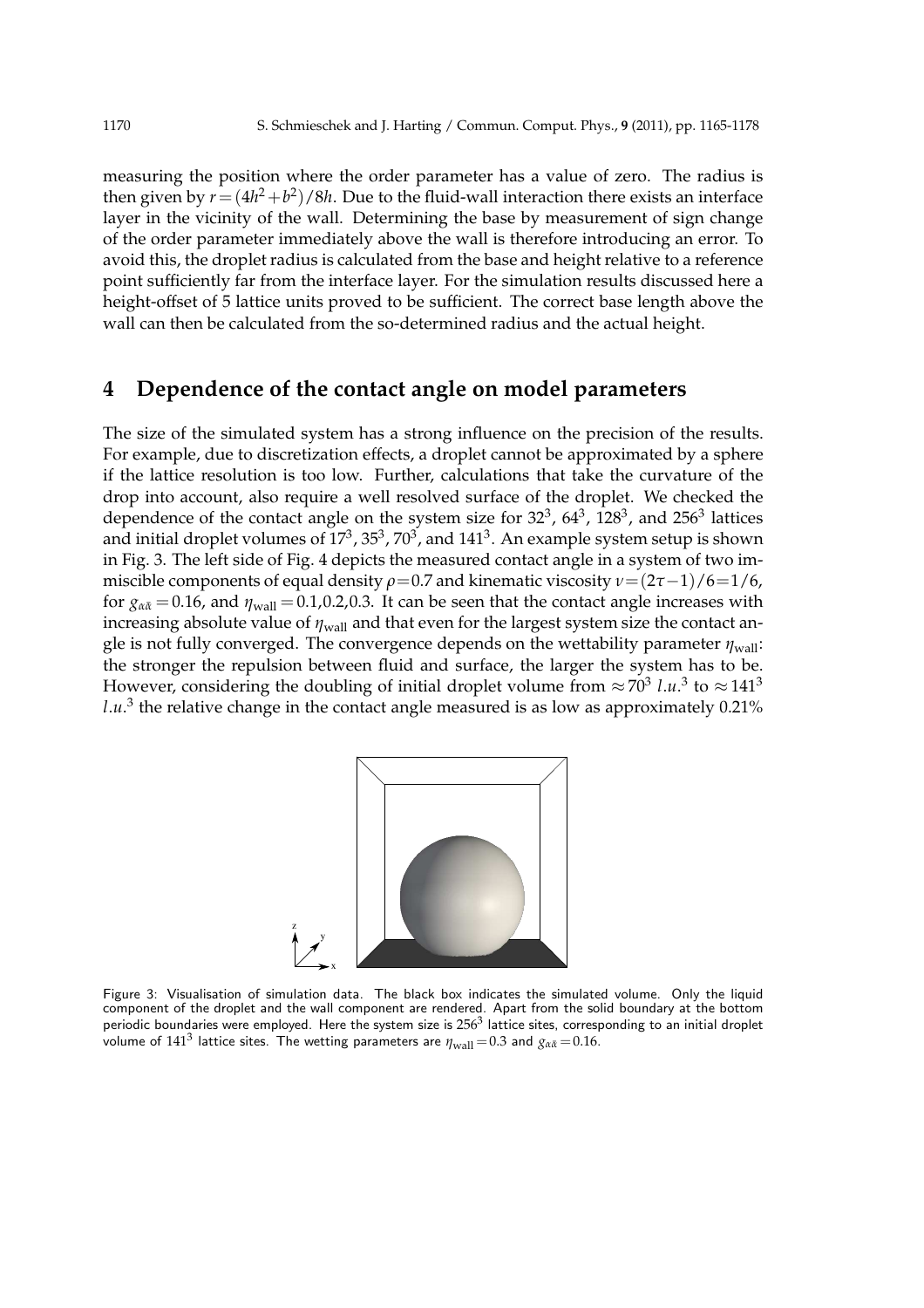

Figure 4: Left: dependence of *θ* on the droplet size for different fluid-surface interactions. *gαα*¯ is kept fixed at 0.16. Right: contact angle versus wetting parameter  $\eta_{wall}$  for a droplet with initial volume 141<sup>3</sup> and  $g_{\alpha\bar{\alpha}} = 0.16$ . The error bars denote values obtained from assuming the interface position being given by half the maximum absolute value of the order parameter *φ*. Lines drawn are a guide to the eye.

for  $\eta_{\text{wall}} = 0.1$ , 0.56% for  $\eta_{\text{wall}} = 0.2$  and 1.2% for  $\eta_{\text{wall}} = 0.3$ . Therefore, we find a compromise between optimal use of computing time and precision of the measurement and restrict ourselves to lattices of size  $128^3$ , and  $256^3$ . Fig. 4 (right) shows the dependence of the contact angle on the wetting parameter  $\eta_{\text{wall}}$  for  $g_{\alpha \bar{\alpha}} = 0.16$ . The plot shows a linear dependence of the contact angle up to about  $160^\circ$  and  $\eta_{\text{wall}} = 0.35$ . In the vicinity of the complete dewetting limit, the dependence becomes non-linear.

### **4.1 Surface tension measurements at planar interfaces**

As given by Eq. (1.1), the contact angle can be calculated if the surface tensions between liquid and gas, liquid and surface, and gas and surface are known. Only the curvature of the interface between liquid and gas depends on the size of the droplet. By assuming an infinitely large droplet on a surface, the interface between liquid and gas can be approximated as planar and the surface tension can be calculated using its mechanical definition

$$
\gamma = \int_{-\infty}^{\infty} (P_N - P_T) \mathrm{d}x,\tag{4.1}
$$

wherein the component of the pressure tensor normal to the interface is  $P_N = P_{zz}$  and the component transversal to the interface is  $P_T = P_{xx} = P_{yy}$ . The pressure tensor is computed as

$$
P_{ij}(\mathbf{x},t) \equiv \sum_{\alpha} \sum_{k} (\mathbf{c}_{ki} - \mathbf{u}_i(\mathbf{x},t)) (\mathbf{c}_{kj} - \mathbf{u}_j(\mathbf{x},t)) n_k^{\alpha}(\mathbf{x},t) + \frac{1}{4} \sum_{\alpha,\bar{\alpha}} g_{\alpha\bar{\alpha}} \sum_{\mathbf{x}'} [\psi^{\alpha}(\mathbf{x}) \psi^{\bar{\alpha}}(\mathbf{x}') + \psi^{\bar{\alpha}}(\mathbf{x},t) \psi^{\alpha}(\mathbf{x}',t)] (\mathbf{x}-\mathbf{x}')^2.
$$
 (4.2)

Here, the first term is equivalent to the dynamic pressure. The second term describes the distribution of the mean field body force given by Eq. (2.4).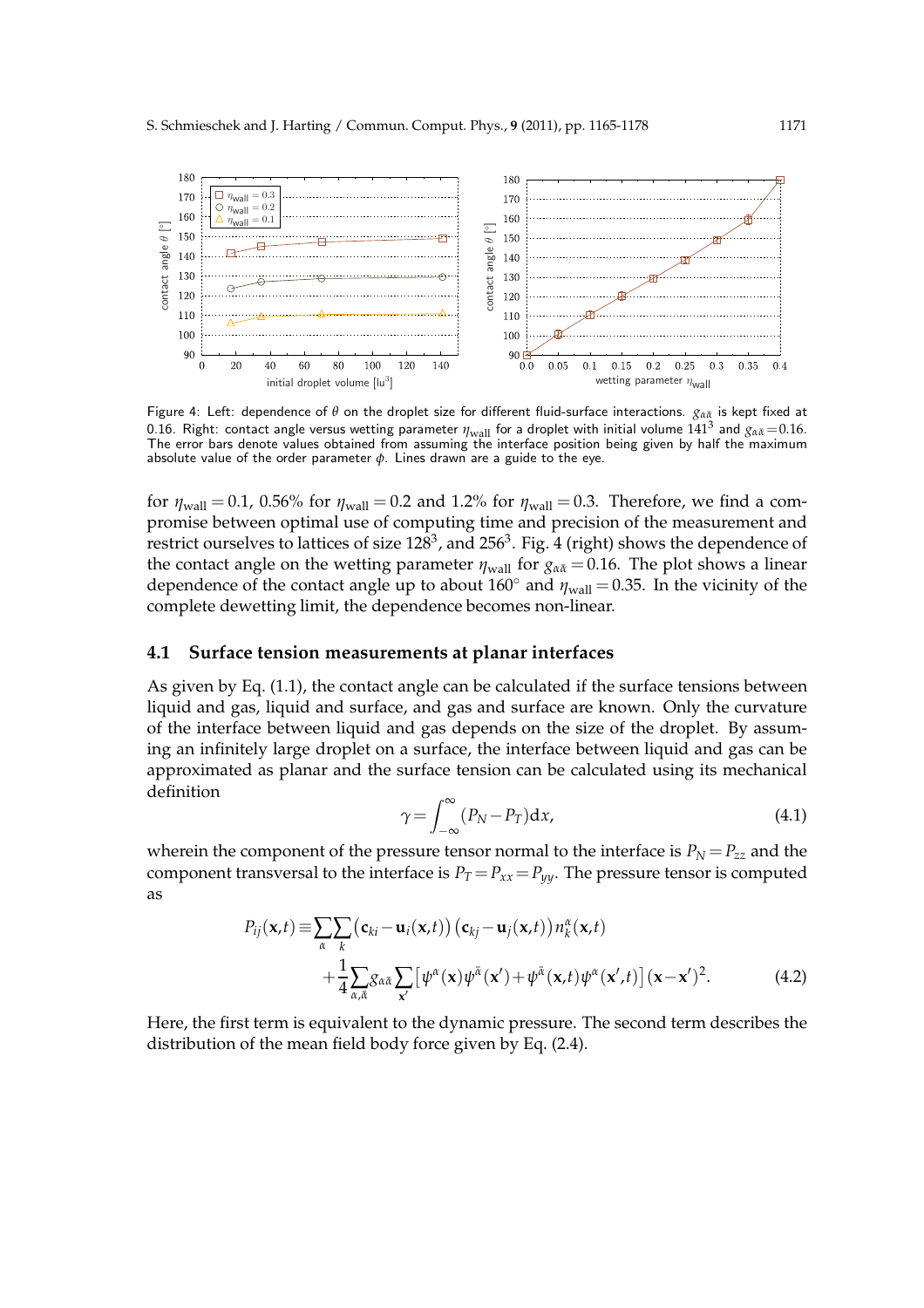

Figure 5: Deviation of contact angles obtained from measurements at planar interfaces from values obtained from geometrical measurements at a droplet on a surface.

For interfaces between liquid or gas and the surface, *γ* is being computed equivalently. As introduced in [32] a  $8 \times 8 \times 128$  sized system with periodic boundaries is filled with two 64 lattice units long lamellae of different fluid components. The densities for both components are chosen as 0.7, *gαα*¯ is varied between 0.0 and 0.2 in steps of 0.02. For calculating the surface tension between a fluid component and the wall, half of the system is filled with a wall component with variable wetting parameter  $\eta_{\text{wall}}$  between 0.0 and 0.6 in steps of 0.02.  $g_{\alpha\bar{\alpha}}$  is varied as for the fluid-fluid case.

The surface tension obtained is being used to calculate the contact angle as given by Eq. (1.1). Fig. 5 shows the deviation of the obtained values from the ones obtained by a geometrical determination of *θ*. For the geometrical measurements, a droplet with a volume of 70<sup>3</sup> *l.u.*<sup>3</sup> on a flat surface is used. It can be seen that the deviation is always positive and that the dependence of *θ* on the model parameters is stronger than for the geometric measurements. In fact, already  $g_{\alpha\bar{\alpha}} = 0.10$  and values for  $\eta_{\text{wall}}$  of 0.2 cause the contact angle to reach 180°, while for  $g_{\alpha\bar{\alpha}} = 0.18$  this value is not being reached for  $\eta_{\text{wall}} = 0.3$ . For  $\eta_{\text{wall}} = 0.4$  all simulations have produced contact angles of 180<sup>°</sup>.

The significant differences between the geometrical determination of the contact angle and the measurements of the surface tension have a number of reasons: first, fluids diffuse into areas where the other component is the majority. Thus, in the droplet system, the volume covered by the droplet also includes up to 5% of the surrounding fluid component which has an influence on the measured surface tension. Further, since the pressure is tensorial at the interface only, merely seven discrete data points along one axis are used to calculate the surface tension. Enhancing the resolution of the interface would, however, increase the computational cost significantly. Nonetheless, the measurement might be improved by introducing better statistics interpolating over the whole droplet interface. The fluid components are slightly compressible leading to slightly different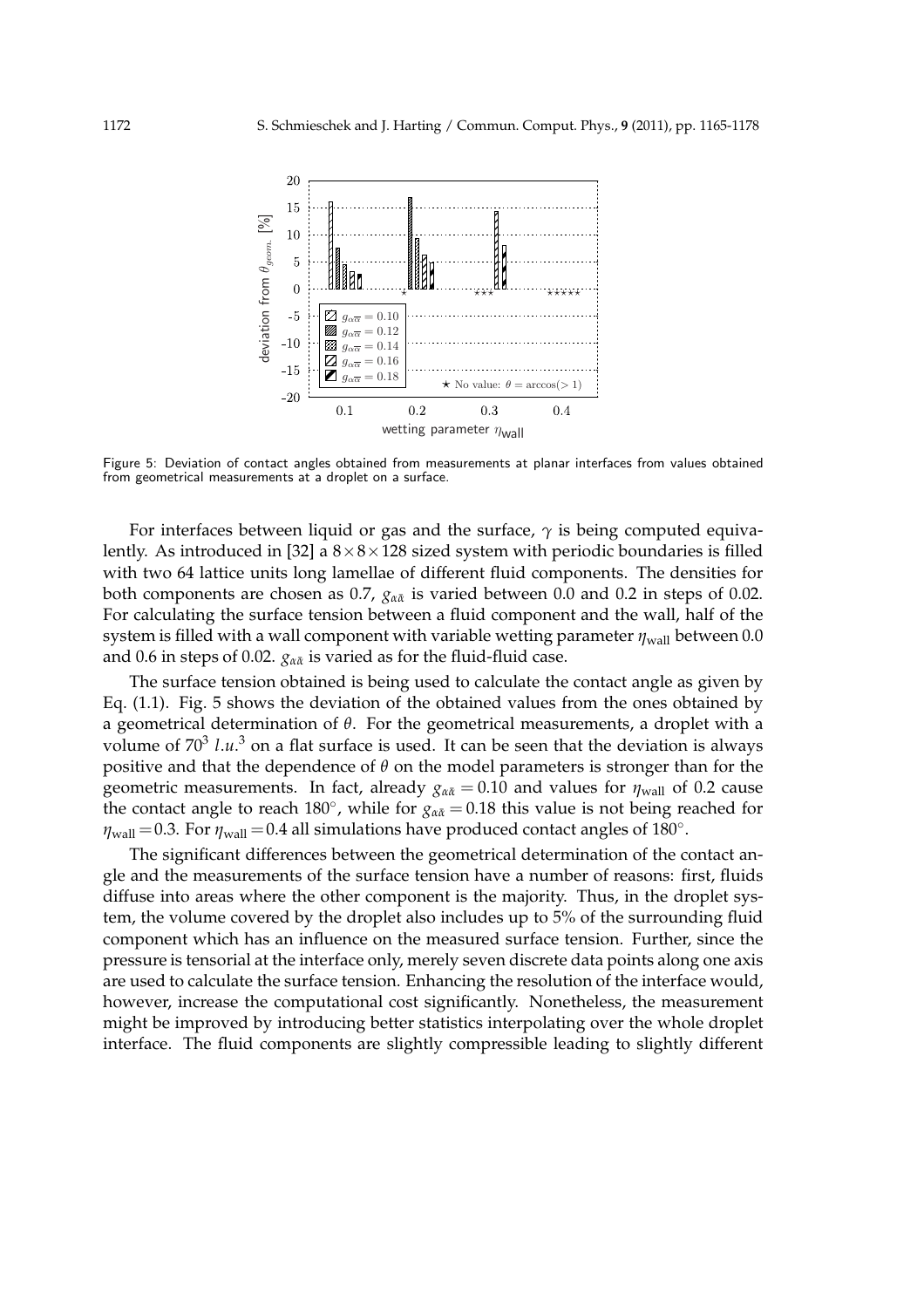

Figure 6: Deviation (in percent) of the contact angle measured using Young's equation and surface tensions obtained from radial interfaces of a droplet system from geometrical measurements. The initial volume of the droplet is 70<sup>3</sup> *l*.*u*. 3 .

maximum and minimum values of the steady state densities of the droplet system and the planar setup for the surface tension determination. Further, the curvature of the interface is not being taken into account. In particular for small droplets, this effect has a significant influence. Therefore, we compare our results to measurements obtained using an equation for the surface tension that takes the droplet geometry into account:

$$
\gamma = \int_0^\infty \left(\frac{r}{R_s}\right)^2 (P_N - P_T) \mathrm{d}r. \tag{4.3}
$$

Here  $R_s$  is the radius of the interface. We integrate from the center of the droplet  $(r=0)$ . The integral is evaluated until 5 l.u. before the border of the system in order to minimize any influences due to periodic boundary conditions.

The resulting contact angles are always smaller than the ones obtained from the geometrical determination (see Fig. 6). In particular for moderate values of  $\eta_{\text{wall}}$  we find strong deviations due to a higher curvature in the curve solving the Young-Laplace equation with the measured surface tensions. There is no linear dependence of the contact angle on the surface wettability as observed in the geometrical measurements.

In a recent publication, Huang et al. postulate an estimate for the contact angle within the multiphase multicomponent Shan-Chen model [24]. This estimate is valid for a fixed ratio of the component densities and their coupling constants. The approach of Huang et al. is based on the assumption that the surface tension at the wall is mainly determined by the local interaction. The force acting on component *α*, where the boundary condition is given by an interacting surface, can be written as

$$
\mathbf{F}_{\alpha} = \underbrace{\mathbf{F}_{c,\alpha}}_{\text{cohesion(fuid/fluid)}} + \underbrace{\mathbf{F}_{\text{ads},\alpha}}_{\text{adhesion(solid/fluid)}}.
$$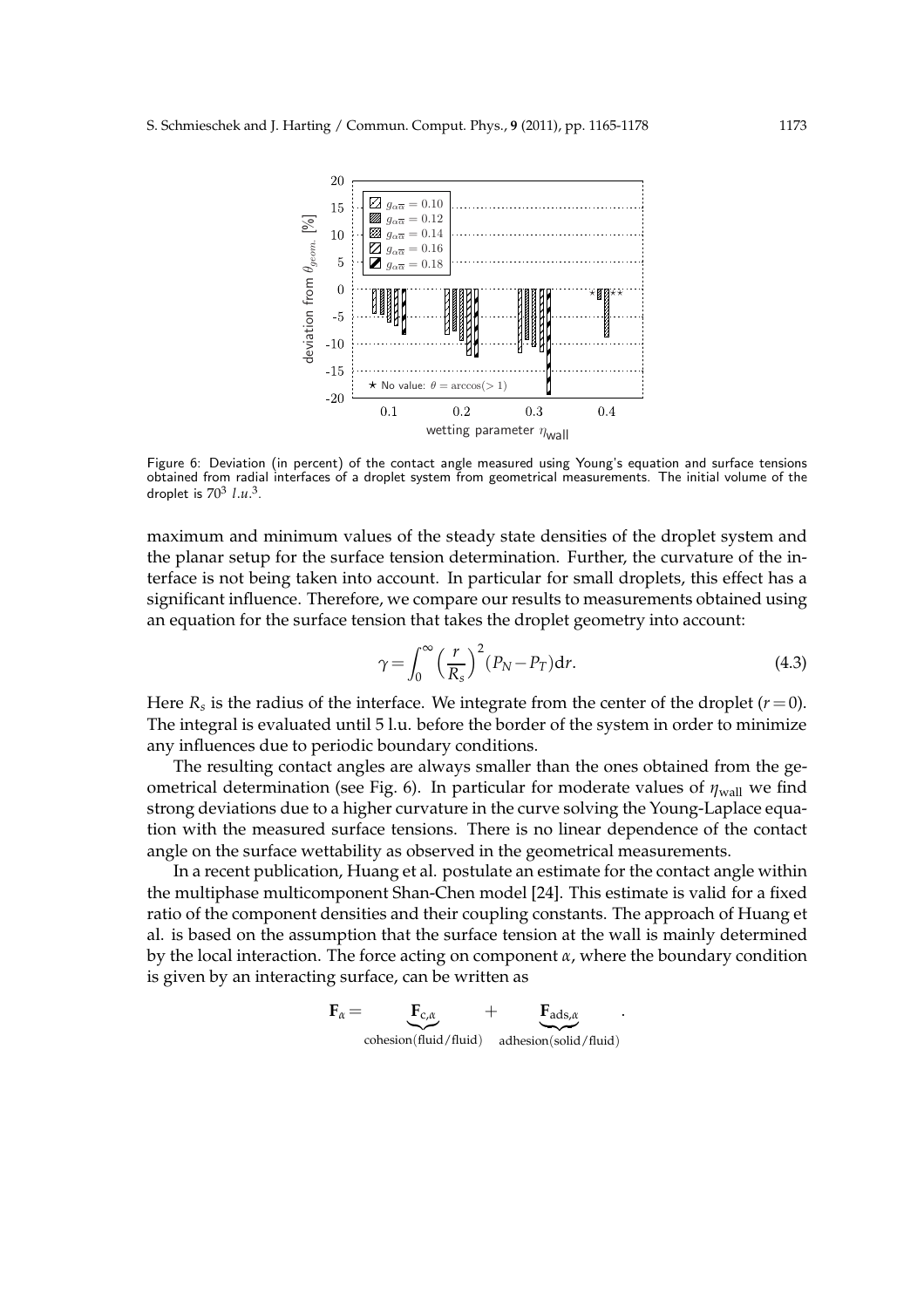

Figure 7: Deviation (in percent) of the contact angle measured using the approach of Huang at al. from geometrical measurements. The initial volume of the droplet is  $70^3$   $l.u.^3$ .

For the components we have

$$
\mathbf{F}_{c,\alpha}(\mathbf{x},t) = -g_{\alpha\bar{\alpha}}\rho_{\alpha}(\mathbf{x},t)\sum_{k}\rho_{\bar{\alpha}}(\mathbf{x}+\mathbf{c}_k\Delta t,t)\mathbf{c}_k,
$$

$$
\mathbf{F}_{\mathrm{ads},\alpha}(\mathbf{x},t) = -G_{\mathrm{ads},\alpha}\rho_{\alpha}(\mathbf{x},t)\sum_{k}s(\mathbf{x}+\mathbf{c}_k\Delta t,t)\mathbf{c}_k,
$$

with *s*=1, if there is a surface in the direction of motion and *s*=0 if not. In proportion to these forces, the surface tensions can be calculated in dependence on the density gradient as arithmetic average of minimum and maximum density

$$
\gamma_{\alpha\bar{\alpha}} = g_{\alpha\bar{\alpha}} \left[ \frac{\rho_{\alpha} - \rho_{\bar{\alpha}}}{2} \right],
$$
  

$$
\gamma_{\alpha} = G_{\text{ads},\alpha} = g_{\alpha\bar{\alpha}} \cdot \eta_{\text{wall}}.
$$

From this we obtain the Young-Laplace law

$$
\cos\theta = \frac{G_{\text{ads},\alpha} - G_{\text{ads},\bar{\alpha}}}{g_{\alpha\bar{\alpha}}\left[\frac{\rho_{\alpha} - \rho_{\bar{\alpha}}}{2}\right]}.
$$
\n(4.4)

In our case we use the same coupling for fluid-fluid and fluid-solid interactions. Therefore, this equation only depends on the density gradients. However, the dependence on the coupling parameter  $g_{\alpha\bar{\alpha}}$  enters implicitly. Also for this method we compare the results to the geometrical measurement of the contact angle. As before, Fig. 7 shows the deviation of the contact angle (in percent) from the values observed from the reference measurement for an initial droplet size of  $\approx 70^3$  *l.u.*<sup>3</sup>. The deviation is proportional to the absolute value of the coupling and decreases for low  $g_{\alpha\bar{\alpha}}$  already at a wettability of 0.2. This allows to assume a dependence on the interface thickness.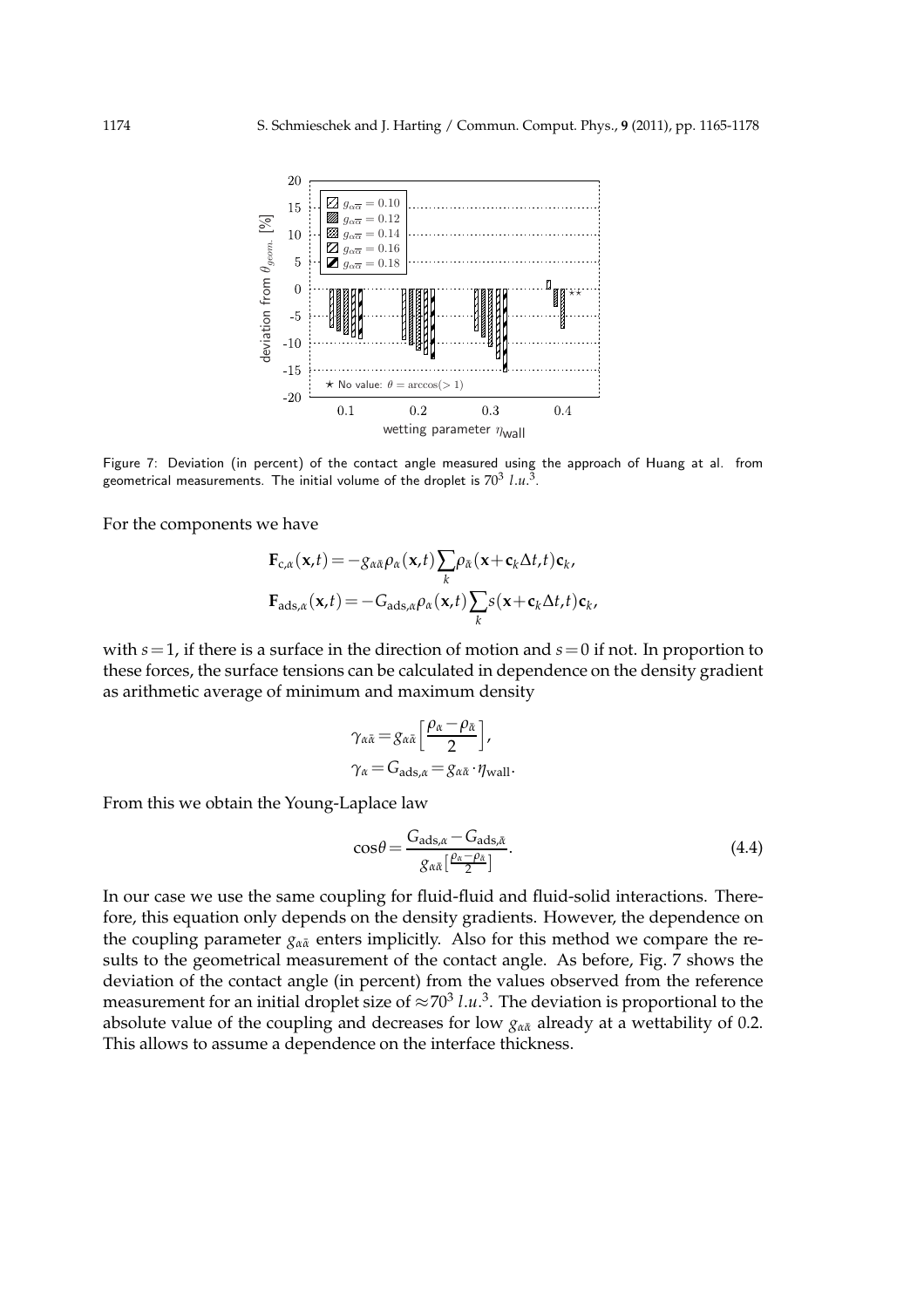The deviations of Huang's approach compared to the geometrical measurements are up to 15 percent. Since the validity was only postulated for a limited set of parameters, i.e.,  $g_{\alpha\bar{\alpha}} \cdot \rho^{\alpha} = \text{const}$ , there might be a range where deviations are lower. Further, due to the implicit dependence on the coupling, we expect that it should be possible to achieve a better agreement of theory and simulation if one tunes the parameters consistently. However, this is beyond the scope of the current contribution.

# **5 Discussion and conclusions**

We studied the dependence of the contact angle of a droplet on a hydrophobic surface by means of the Shan-Chen multicomponent LB model and our fluid-surface interaction model.

First, geometrical measurements of the contact angle were used to measure parameter dependencies. Parameters taken into consideration here were system size, coupling parameter  $g_{\alpha\bar{\alpha}}$  and wetting parameter  $\eta_{\text{wall}}$ . The influence of the system size on the simulations is caused by finite size effects only and vanishes when simulating larger systems. Discretization errors for curved surfaces diminish then, as well as effects of strictly local force incorporation, leading for instance to finite interfacial thickness.

The pseudo density  $\eta_{\text{wall}}$  of the wall component was introduced into the model as parameter of the wetting behaviour [20]. Reasonably far from the extremal cases of com- $\vec{p}$  plete (de-)wetting ( $\theta = 0^\circ$  and  $\theta = 180^\circ$ , respectively), a linear dependency of  $\theta$  on  $\eta_{\text{wall}}$ was observed. This behaviour can be understood following the concept of Eq. (4.4). The coupling parameter  $g_{\alpha\bar{\alpha}}$  of the intercomponent interaction is the same for all components (fluid-fluid as well as fluid-wall) and therefore cancels from the Young-Laplace law, leaving the contact angle proportional to the ratio of densities only. Nonetheless, since the coupling parameter  $g_{\alpha\bar{\alpha}}$  is determining the density gradient at the interfacial area, there is still an indirect influence on the contact angle. Here, two effects can be differentiated. Given lower coupling, the interfacial area becomes more diffuse, introducing a higher uncertainty to the determination of the position of the interface. For high values of *g*<sub>α $\bar{α}$ </sub> and thus strong repulsive forces, the pseudo potential of the wall can cause the droplet to hover, thereby leaving the definition range of the contact angle.

A method to calculate the expected contact angle as a function of parameters would be expedient. A first ansatz to deduct the contact angle of a single phase multicomponent system from a simple model is given by the determination of the surface tension between each two of the three components present in the droplet system. The main advantage of this approach lies in the small system size needed and the possibility to tabulate the obtained values for future use. Because of the periodic boundaries the precision of the calculation is relying only on the dimension normal to the interface [32]. The surface tension is then determined by its mechanical definition, Eq. (4.1). Comparison between the contact angles calculated by inserting these surface tension values into the Young-Laplace law and the ones measured geometrically in droplet systems yields however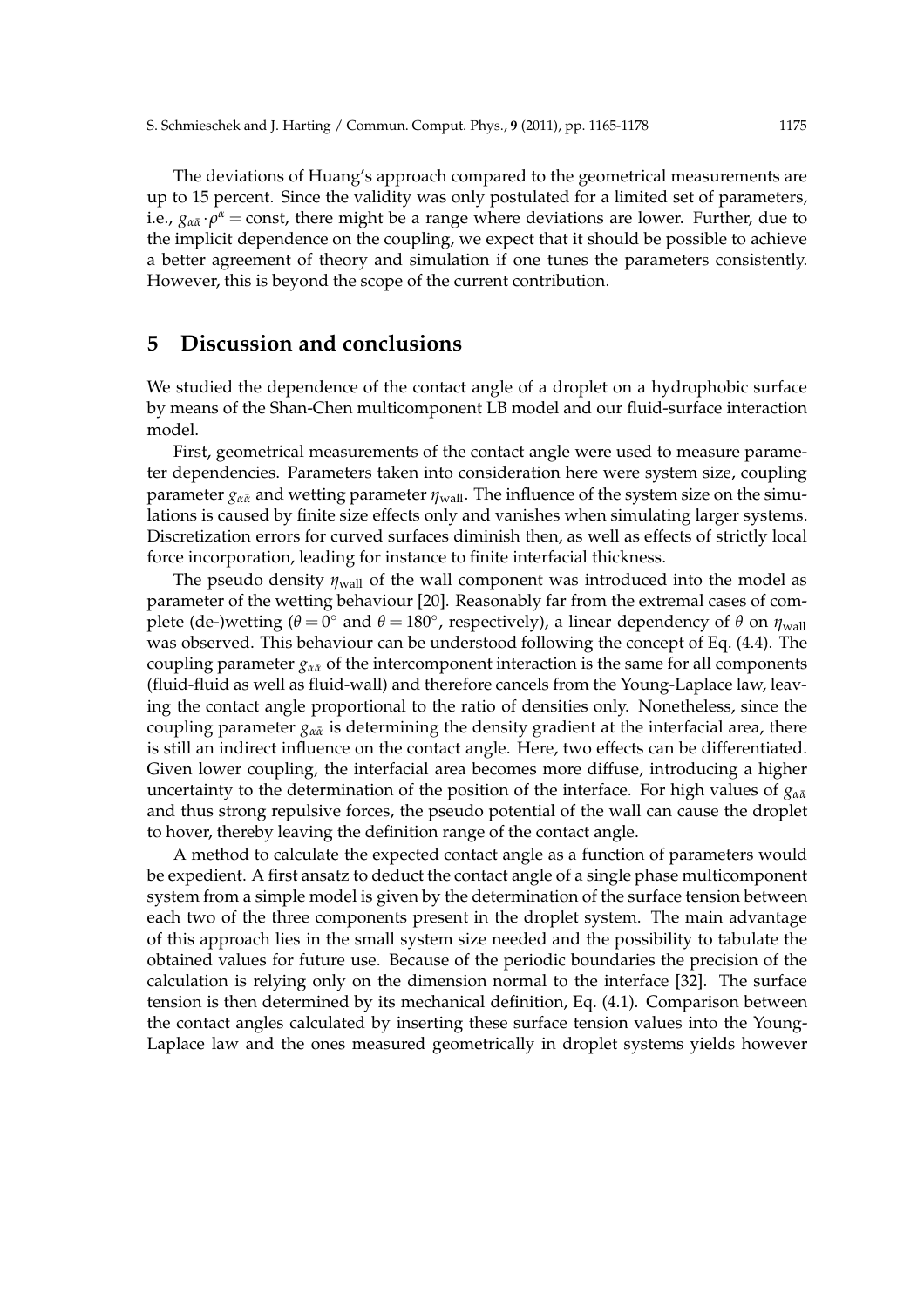large discrepancies. While the range of definition is met for coupling parameters close to numerical instability, in general the contact angle values gained from the model system are much higher than those observed in the droplet system, reaching the complete dewetting limit comparably faster.

To quantify the effect of the simplifications made in the model system, mainly by neglecting the presence of the minority component in the interfacial area as well as the curvature of the interface, the principal of measurement was utilised directly in droplet systems as well. The range of definition of *θ* was met for the whole coupling parameter range. However, in the range of linear *η*wall-dependence found by geometrical measurement the contact angle calculated from the Young-Laplace equation was in general lower, diverging by up to 18%.

A problem still persisting with surface tension measurements in the droplet system are discretization effects at the curved interface. Additionally, the interfacial range where there is actual tensorial pressure, is depending on the coupling chosen, 5 to 11 lattice units wide. This introduces a large uncertainty to the integration even along the interface orthogonal to lattice directions. Whether a tuning of the contact angle behaviour by introducing separate coupling for each two components is possible is yet to be determined.

Finally, to evaluate another approach of a priori contact angle determination, an approximation introduced by Huang et al. for a multiphase multicomponent Shan Chen model was adapted to our single phase multicomponent approach. Here results comparable to the surface tension measurements in the droplet system were gained. While the range of definition is met, the contact angle values are up to 15% lower than the geometrically measured. However, since the approximation was postulated for a fixed relation of density and coupling, eventually a change in the parameter set can decrease this deviation. Because of the high calculation cost of parameter search this has been omitted.

To conclude, utilising a pseudo wall density as wetting parameter in a single phase multicomponent Shan Chen LBM it is possible to simulate the complete range of contact angles as determined by geometrical measurement. A priori determination of the contact angle based on simulation parameters is possible with an uncertainty between 10% and 20% depending on the schemes taken into consideration as well as the parameter range.

### **Acknowledgments**

This work was supported by the DFG priority program "nano- and microfluidics" and the Collaborative Research Centre (SFB) 716. The computations were performed at the Jülich Supercomputing Centre and the Scientific Supercomputing Centre Karlsruhe.

#### **References**

- [1] P. Tabeling, Introduction to Microfluidics, Oxford University Press, 2005.
- [2] T. Young, An essay on the cohesion of fluids, Phil. Trans. Phys. Sci. Eng., 95(-1) (1805), 65–87.
- [3] R. N. Wenzel, Surface roughness and contact angle, J. Phys. Chem., 53(9) (1949), 1466–1467.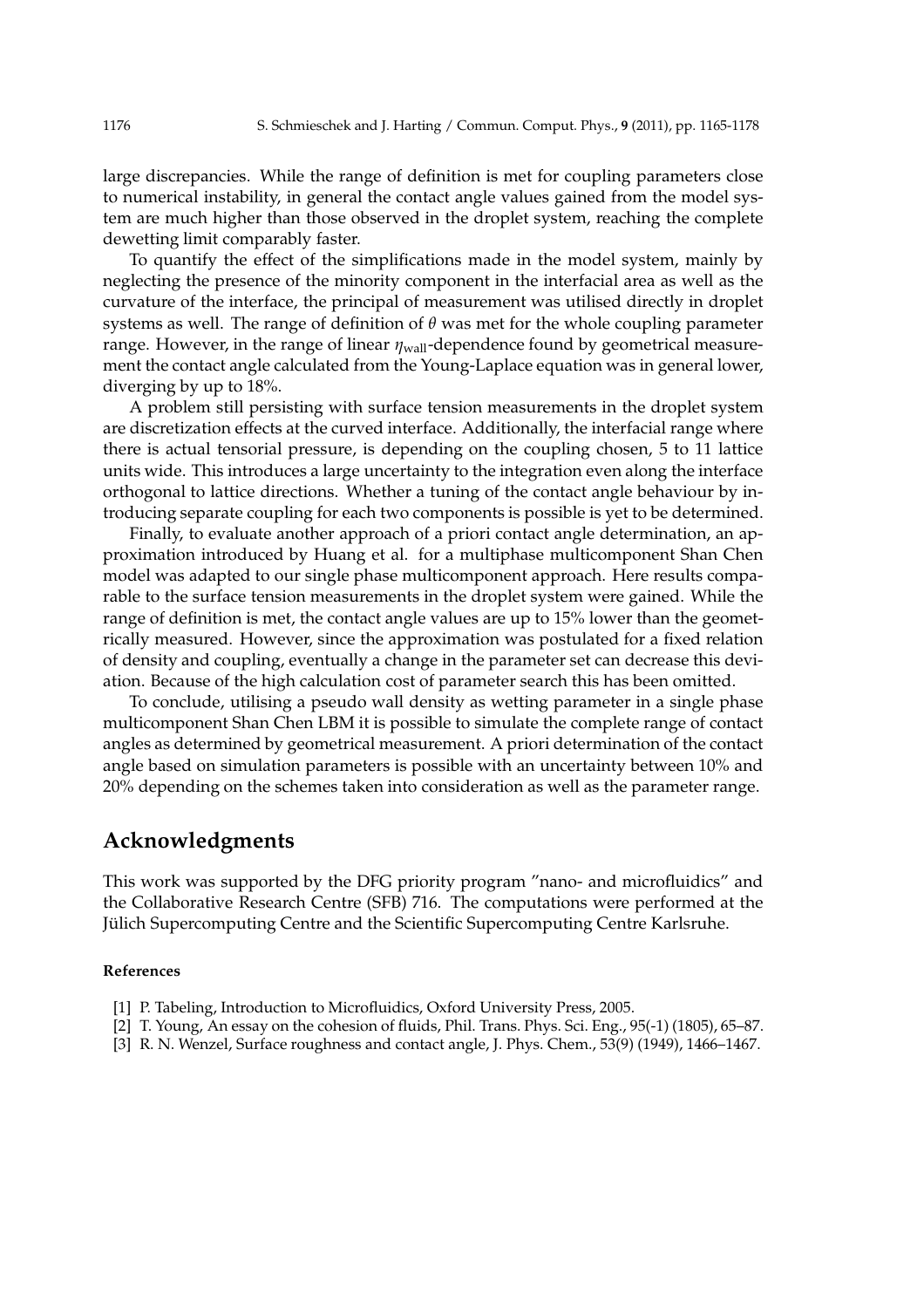- [4] A. B. D. Cassie, Wettability of porous surfaces, Trans. Faraday. Soc., 40 (1944), 546–551.
- [5] J. Hyväluoma, and J. Harting, Slip flow over structured surfaces with entrapped microbubbles, Phys. Rev. Lett., 100 (2008), 246001.
- [6] K.-Y. Yeh, J. C. Yeh, and J. Changg, Contact angle hysteresis on regular pillar-like hydrophobic surfaces, Langmuir., 24(1) (2008), 245–251.
- [7] C. Dorrer, and J. Rühe, Condensation and wetting transitions on microstructured ultrahydrophobic surfaces, Langmuir., 23(7) (2007), 3820–3824.
- [8] C. Pirat, M. Sbragaglia, A. M. Peters, B. M. Borkent, R. G. H. Lammertink, M. Wessling, and D. Lohse, Multiple time scale dynamics in the breakdown of superhydrophobicity, Europhys. Lett., 81(6) (2008), 66002.
- [9] H. Kusumaatmaja, M. L. Blow, A. Dupuis, and J. M. Yeomans, The collapse transition on superhydrophobic surfaces, Europhys. Lett., 81(3) (2008), 36003.
- [10] D. Vandembroucq, and S. Roux, Conformal mapping on rough boundaries, applications to harmonic problems, Phys. Rev. E., 55(5) (1997), 6171–6185.
- [11] A. Marmur, From hygrophilic to superhygrophobic: theoretical conditions for making highcontact-angle surfaces from low-contact-angle materials, Langmuir., 24(14) (2008), 7573– 7579.
- [12] P. Roach, N. Shirtcliffe, and M. Newton, Progess in superhydrophobic surface development, Soft. Matter., 4(2) (2008), 224–240.
- [13] C. I. Bouzigues, P. Tabeling, and L. Bocquet, Nanofluidics in the Debye layer at hydrophilic and hydrophobic surfaces, Phys. Rev. Lett., 101(11) (2008), 114503.
- [14] C. Kunert, and J. Harting, Simulation of fluid flow in hydrophobic rough micro channels, Int. J. Comput. Fluid. Dyn., 22 (2008), 475–480.
- [15] X. Shan, and H. Chen, Lattice Boltzmann model for simulating flows with multiple phases and components, Phys. Rev. E., 47(3) (1993), 1815–1817.
- [16] X. Shan, and H. Chen, Simulation of nonideal gases and liquid-gas phase transitions by the lattice Boltzmann equation, Phys. Rev. E., 49(4) (1994), 2941–2948.
- [17] M. R. Swift, W. R. Osborn, and J. M. Yeomans, Lattice Boltzmann simulation of nonideal fluids, Phys. Rev. E., 75(5) (1995), 830–833.
- [18] M. R. Swift, E. Orlandini, W. R. Osborn, and J. M. Yeomans, Lattice-Boltzmann simulations of liquid-gas and binary fluid mixtures, Phys. Rev. E., 54(5) (1996), 5041–5052.
- [19] A. K. Gunstensen, D. H. Rothman, S. Zaleski, and G. Zanetti, Lattice Boltzmann model of immiscible fluids, Phys. Rev. A., 43(8) (1991), 4320–4327.
- [20] J. Harting, C. Kunert, and H. Herrmann, Lattice Boltzmann simulations of apparent slip in hydrophobic microchannels, Europhys. Lett., 75(2) (2006), 328–334.
- [21] C. Kunert, and J. Harting, Roughness induced apparent boundary slip in microchannel flows, Phys. Rev. Lett., 99 (2007), 176001.
- [22] C. Kunert, and J. Harting, On the effect of surfactant adsorption and viscosity change on apparent slip in hydrophobic microchannels, Prog. CFD., 8 (2008), 197–205.
- [23] R. Benzi, L. Biferale, M. Sbragaglia, S. Succi, and F. Toschi, Mesoscopic modeling of a twophase flow in the presence of boundaries: the contact angle, Phys. Rev. E., 74 (2006), 021509.
- [24] H. Huang, D. T. Thorne, M. G. Schaap, and M. C. Sukop, Proposed approximation for contact angles in Shan-and-Chen-type multicomponent multiphase lattice Boltzmann models, Phys. Rev. E., 76 (2007), 066701.
- [25] F. J. Higuera, S. Succi, and R. Benzi, Lattice gas dynamics with enhanced collisions, Europhys. Lett., 9(4) (1989), 345–349.
- [26] P. L. Bhatnagar, E. P. Gross, and M. Krook, Model for collision processes in gases I. small am-